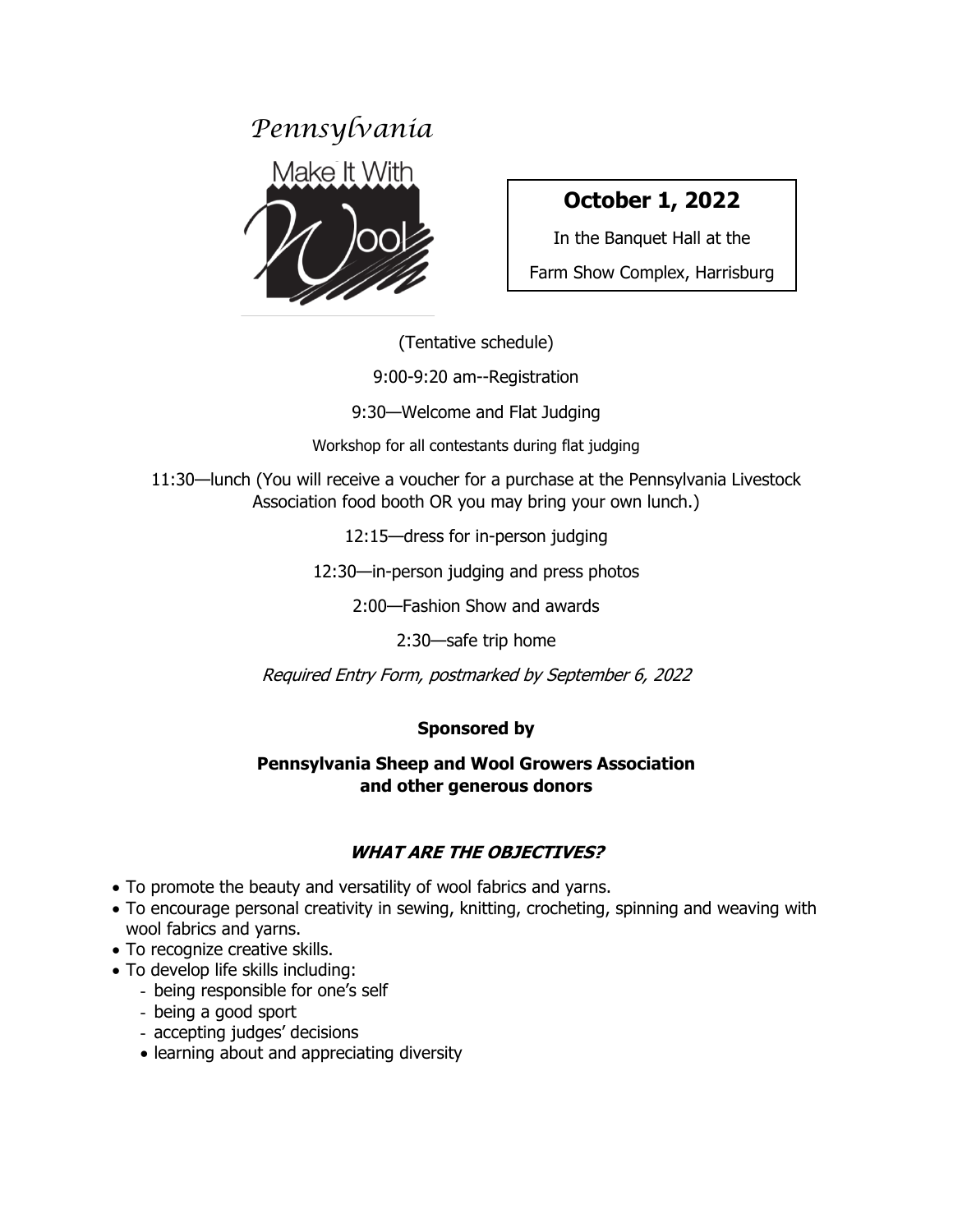#### **WHO CAN ENTER?**

(Age on January 1, 2022)

- Preteens, age 8 12
- Juniors, age  $13 16$
- Seniors, age  $17 24$
- Adults, age 25 and older
- Made for others—both model and contestant may be any age

Anyone, regardless of race, creed, or sex, who meets age and other guidelines may participate.

#### **WHAT ARE THE JUDGING CRITERIA?**

- Appropriate to contestant's lifestyle.
- Fit and overall appearance.
- Coordination of fabric/yarn with garment style and design.
- Contestant's presentation.
- Construction quality.
- Creativity in design and use of wool.
- Conveys/promotes the beauty, comfort, and versatility of wool.

Judging is private and the judges' decisions are final.

#### **WHAT CAN I ENTER?**

All garments must have been completed after January 1, 2022. ALL\* participants must select, construct, and model their own garment(s). \*Made for Others contestants bring the person for whom the garment was constructed.

#### **Preteens may enter:**

• Dress, jumper, skirt, pants, shorts, vest, sweater, shirt/blouse, jacket, or a combination of garments.

#### **Juniors, Seniors, Adults, and Made for Others may enter:**

• **One-piece garment** Dress, jumper, outerwear jacket, coat, or cape.

**OR**

• **Two-piece outfit** Outerwear coat, jacket, cape; blouse/shirt, vest or sweater **with** dress, jumper, skirt, pants, or shorts.

**OR**

• **Ensemble:** 3 or more garments worn together at one time: Outerwear coat, jacket, cape **with** blouse/shirt, vest and/or sweater **with** dress, jumper, skirt, pants, or shorts.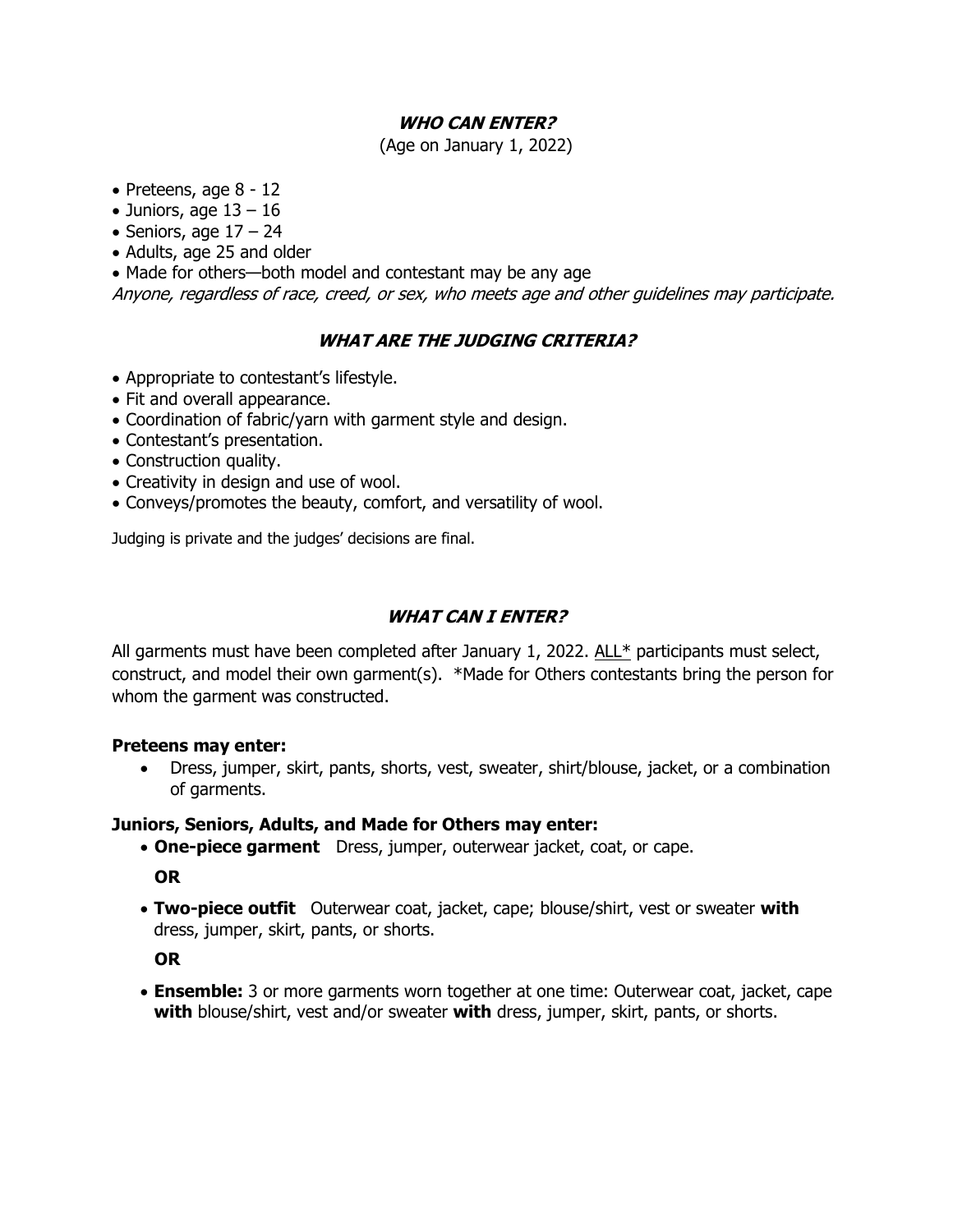#### **WHAT FABRICS/YARNS MAY I USE?**

- 100% wool or wool blend (minimum 60% wool or specialty wool fiber) for each fashion fabric or yarn used. Specialty wool fibers include alpaca, angora, camel, cashmere, llama, mohair, and vicuna.
- The **entire garment body** (back, front and sleeves) must be wool or wool-blend fabric. Vests worn with a suit, sport coat, or blazer may have a back of non-wool fabric. Vests worn as a top layer or with outerwear coat/ jacket must have a wool back.
- Trims, facings, linings, interfacings, and underlining may be from fabrics other than wool or wool blends.

#### **HOW CAN I BE CERTAIN MY FABRICS/YARNS ARE WOOL?**

- **ALL** wool fabrics and yarns used by **Junior, Senior, and Adult** contestants will be tested at the state and national levels for percentage of wool fiber.
- Testing is optional for Preteens and Made for Others in 2022.
- We suggest:
	- using fabric that was tested in a wool lab before 2020.
	- using Pendleton wool. Discounts are available for purchase of Pendleton wool by contacting linda@lebaweb.com.
	- performing a Clorox test and/or a burn test for wool fabric before construction.

OR sending your swatches, with testing fee, for testing at the state level before construction. (Clorox and burn testing information available fro[m linda@lebaweb.com\)](mailto:linda@lebaweb.com)

#### **HOW CAN I ENTER PENNSYLVANIA MIWW?**

- You must be a legal Pennsylvania resident.
- You may enter **one** entry per category A separate entry form and registration fee must be submitted for each entry. Several coordinating garments may be included in the same entry. See "What Can I Enter?"
- Make your entry with tested wool or wool blend fabrics and/or yarn.
- Complete all portions of the entry form and include:
	- two 4"x 4" samples of each wool fabric and/or two 24" long pieces of each wool yarn.
	- \$15 **non-refundabl**e fee for **each** entry.
	- \$4 testing fee per fabric swatch or yarn
	- \$10, if you wish to upgrade to 2.5 yards of wool.
	- Check payable to PSWGA.

Registration MUST be postmarked by September 6.

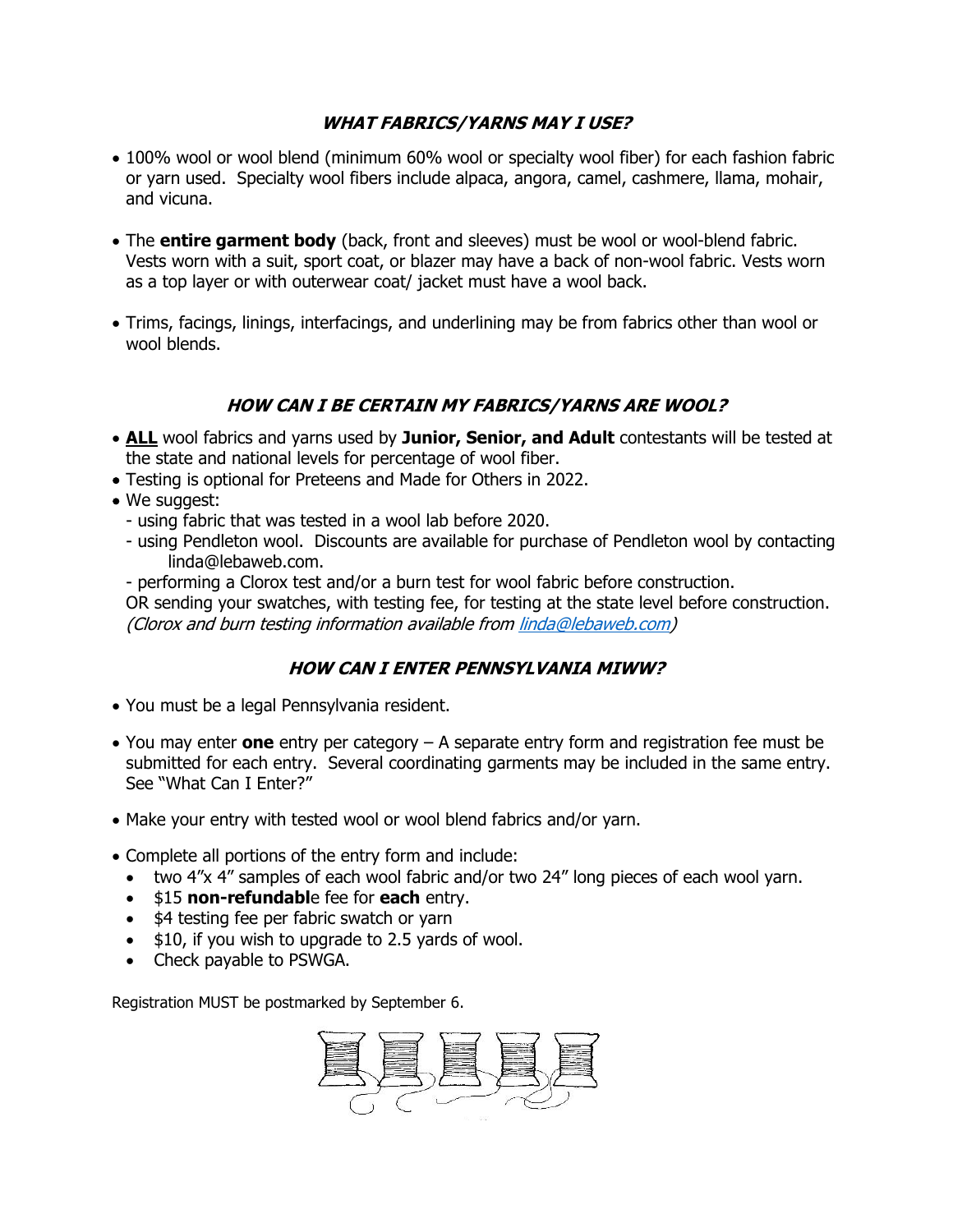#### **FYI--Special Awards for the Junior and Senior Divisions at the National contest**



*Generous cash or merchandise prizes are awarded for:*

- Exemplary Construction for outstanding construction techniques
- Machine Embroidery overall best use of machine embroidery
- Mohair Award top garments using mohair fabric or yarn.
- Handwork Award top garments using hand embroidery, beading, or hand felting techniques
- Needlework Award top hand-knitted or crocheted garments
- Claire Shaeffer Award—best use of a Claire Shaeffer Vogue dress or jacket pattern

#### **2022 PA AWARDS**

**Preteen winners**—quality sewing tools

**Made for Others winners—**quality sewing tools

**Junior winner-** Trip to National Competition

Fort Worth, Texas January 19-21, 2023

**Senior winner-** Trip to National Competition

Fort Worth, Texas

January 19-21, 2023

**Adult-** quality sewing tool. PA MIWW will also pay the shipping costs for the adult winner to send his/her garment and video to national adult judging.

#### **Second and third place honors in each category—**quality sewing tools

**Again this year!--**\$25 cash award to Pre-teen, Junior, or Senior showing the best use of Machine Embroidery in Pennsylvania contest

> All participants will receive 1.5 yards of wool fabric and a variety of sewing notions

> > **State competition questions:**

**Linda Siegel**

 **[linda@lebaweb.com](mailto:linda@lebaweb.com)**

**717-274-1197** 

**National contest information:**

**[www.makeitwithwool.com](http://www.makeitwithwool.com/)**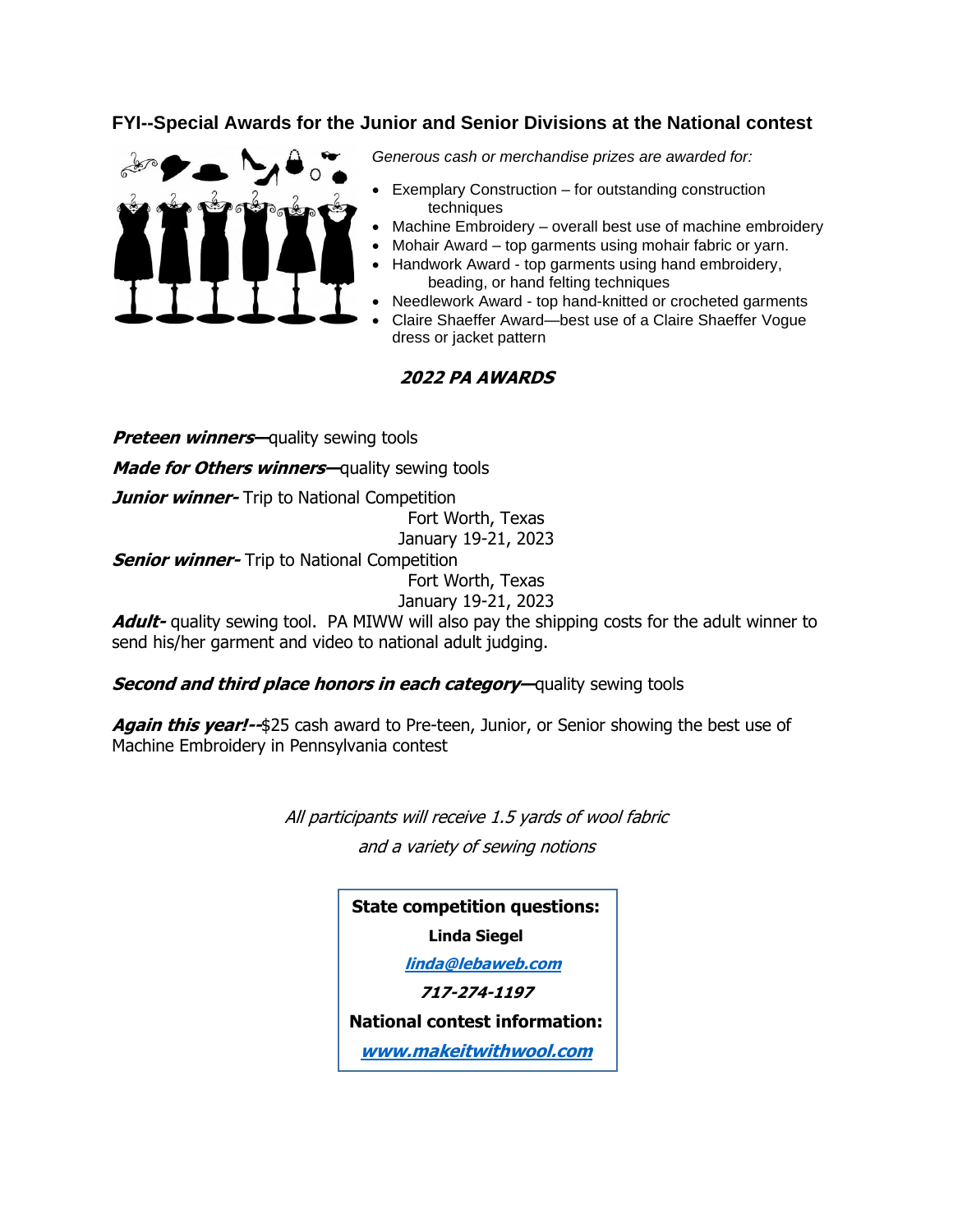# **Thank you to the 2021 MIWW Donors!**

Melanie Barkley

Ben and Mary Bow/Locust Ridge Farming LLC

Tom and Leanne Calvert

Julie Brown/Fabric Mart Fabrics

Roger and Pam Erny/Fashion Sewing Supply

Kraemer Yarns

Helen Peemoeller

Alletta Schadler

Threads Magazine

L. George Wherry

Joan Woll

Pennsylvania Sheep and Wool Growers Association

American Sheep Industry

Philadelphia Chapter of the American Sewing Guild

Greater Lehigh Valley Chapter of the American Sewing Guild

Lancaster Spinners and Weavers

Blue Mountain Farm and Fiber Mill

Pennsylvania Livestock Association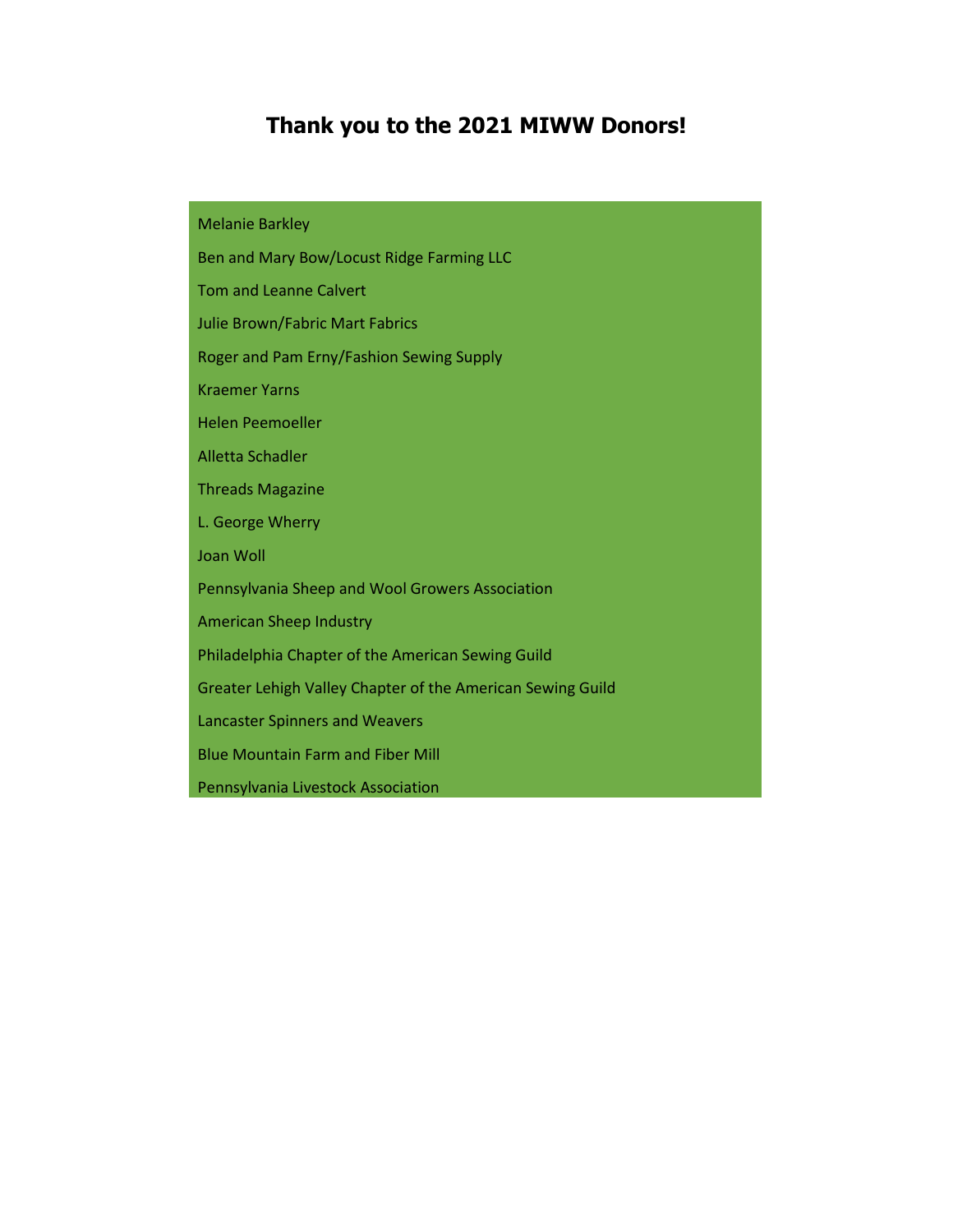# **Pennsylvania Make It with Wool**

**2022 ENTRY FORM—2 pages**

## **\* USE A SEPARATE FORM FOR EACH ENTRY \***

| Mailing Address Management and the Mailing Address                                                                                                                                                                                                                                                                                                                                       |                                                                                                                                                                            |
|------------------------------------------------------------------------------------------------------------------------------------------------------------------------------------------------------------------------------------------------------------------------------------------------------------------------------------------------------------------------------------------|----------------------------------------------------------------------------------------------------------------------------------------------------------------------------|
|                                                                                                                                                                                                                                                                                                                                                                                          |                                                                                                                                                                            |
|                                                                                                                                                                                                                                                                                                                                                                                          |                                                                                                                                                                            |
|                                                                                                                                                                                                                                                                                                                                                                                          |                                                                                                                                                                            |
| Choose one contest division. You may enter each division only once. Use a separate form to enter a second<br>division.<br>Month day<br>year<br>(Your age on January 1, 2022)<br>Pre-teen - $8 - 12$<br>Junior $-13 - 16$<br><b>Senior</b> $-17 - 24$<br>Made for Others—any age<br>Sewing Machine Used (brand) ___________________Serger Used (brand) ______________<br>Pattern(s) Used: | <b>Garment(s)</b> - list all pieces to be judged<br>(refer to "What Can I Enter" for acceptable<br>combinations) Do not list accessories.<br>Pattern Company & Number/name |
|                                                                                                                                                                                                                                                                                                                                                                                          |                                                                                                                                                                            |
| My fabric(s) has/have been tested by a lab: _____ Yes ______ No                                                                                                                                                                                                                                                                                                                          | If Yes: Test Number _________ % Wool _________ Description of Wool _____________                                                                                           |
| Test Number __________ % Wool __________ Description of Wool ___                                                                                                                                                                                                                                                                                                                         | Test Number __________ % Wool __________ Description of Wool ______________                                                                                                |
| disappears after 24 hours. (Both silk and will dissolve in Clorox.)<br>I did test with Clorox yes or no (circle one)<br>How did you learn about the 2022 PA MIWW contest? (Lancaster Farming, past<br>participant, 4-H leader, Extension Educator, etc.)                                                                                                                                 | If no: Test your fabric with newly purchased Clorox to ensure that a large percentage                                                                                      |
| I have completed ALL SPACES on this side of the entry form. _______Yes ____<br>(over)                                                                                                                                                                                                                                                                                                    | No                                                                                                                                                                         |